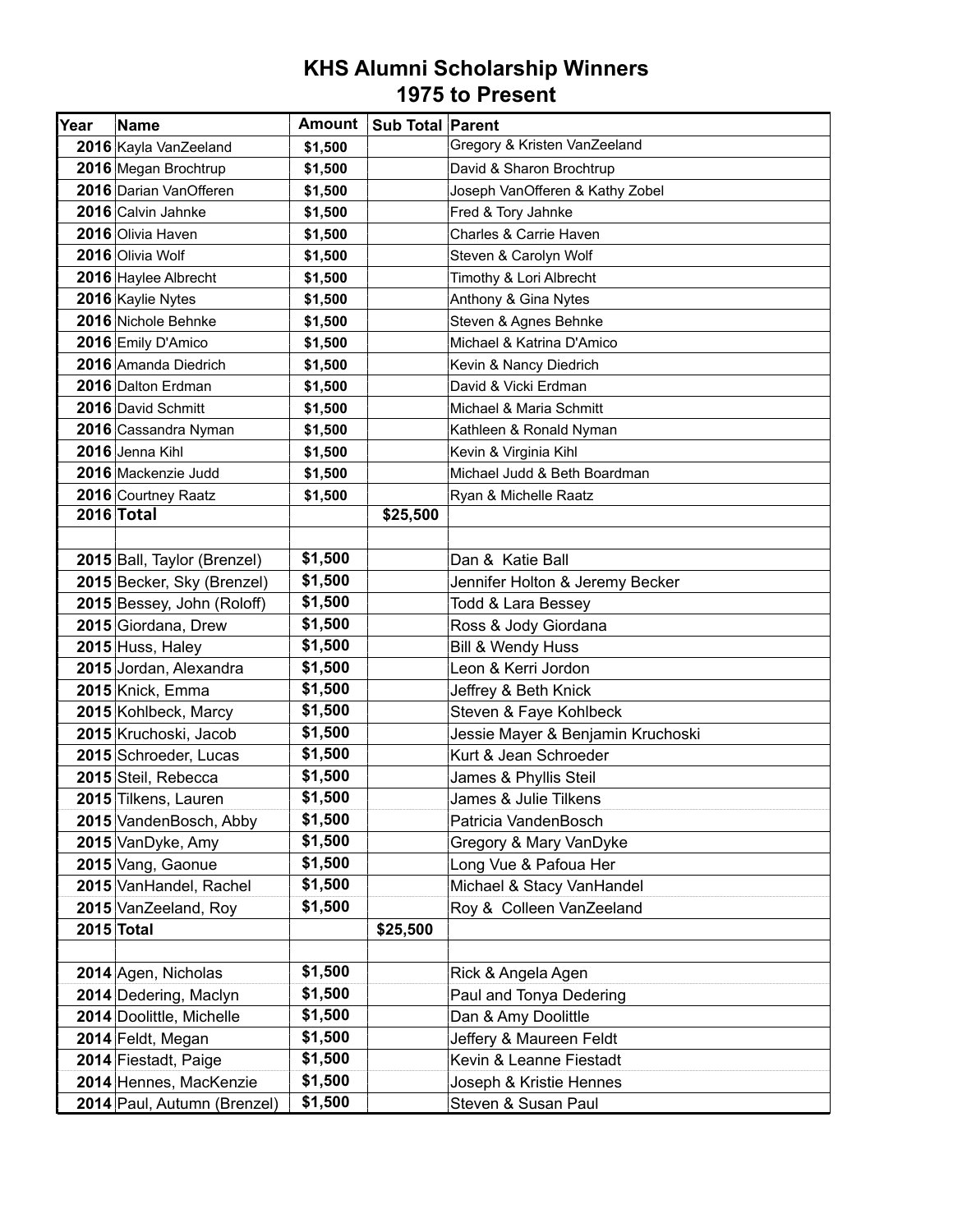|                   | 2014 Reque, Kristen (Brenzel)               | \$1,500 |          | Doug & Amy Reque                                       |
|-------------------|---------------------------------------------|---------|----------|--------------------------------------------------------|
|                   | 2014 Ripley, Noah                           | \$1,500 |          | John & Sandie Ripley                                   |
|                   | 2014 Schmidt, Jacob                         | \$1,500 |          | Timothy & Jill Schmidt                                 |
|                   | 2014 Serwe, Ryan                            | \$1,500 |          | Jim & Kristine Serwe                                   |
|                   | 2014 Vanderloop, Kelly                      | \$1,500 |          | Jesse & Kathleen Vanderloop                            |
|                   | 2014 Sdhmidt, Adam (Roloff)                 | \$1,500 |          | Brian a& Pamela Schmidt                                |
| 2014 Total        |                                             |         | \$19,500 |                                                        |
|                   |                                             |         |          |                                                        |
|                   | 2013 DeValk, Nicole                         | \$1,500 |          | Doug & Cindy DeValk                                    |
|                   | 2013 Ebert, Amber                           | \$1,500 |          | Lona Ebert/Blaine Ebert                                |
|                   | 2013 Eiting, Adam                           | \$1,500 |          | Greg & Jane Eiting                                     |
|                   | 2013 Frassetto, Abigale                     | \$1,500 |          | Gary & Jill Frassetto                                  |
|                   | 2013 Koehler, Jared                         | \$1,500 |          | <b>Bruce &amp; Michelle Koehler</b>                    |
|                   | 2013 Sager, Jennifer                        | \$1,500 |          | Robert & Janet Sager                                   |
|                   | 2013 Schroeder, Andrew                      | \$1,500 |          | Kurt & Jean Schroeder                                  |
|                   | 2013 Smith, Bethany                         | \$1,500 |          | Don Smith/Daniel & Barb Boness                         |
|                   | 2013 Van Zeeland, Nicole                    | \$1,500 |          | Thomas & Lynn VanZeeland                               |
|                   | 2013 VanHandel, Paige                       | \$1,500 |          | Michael & Stacy VanHandel                              |
|                   | 2013 Whalen, Bobbi Jo                       | \$1,500 |          | <b>Betty Whalen</b>                                    |
| <b>2013 Total</b> | 2013 Wuyts, Taylor                          | \$1,500 | \$18,000 | Jodi Wuyts                                             |
|                   |                                             |         |          |                                                        |
|                   | 2012 Caitlin, Bailey                        | \$1,500 |          | Michael & Connie Bailey                                |
|                   | 2012 Buelow, Lee                            | \$1,500 |          | <b>Bonnie Buelow</b>                                   |
|                   | 2012 Davis, Edmund                          | \$1,500 |          | <b>Richard &amp; Valery Davis</b>                      |
|                   | 2012 Hietpas, Cornelius                     | \$1,500 |          | Dennis & Kari Hietpas                                  |
|                   | 2012 Jerome, Maggie                         | \$1,500 |          | Scott & Rene Jerome                                    |
|                   | 2012 Moua, PaHoua                           | \$1,500 |          | Xoua & Song Vang Moua                                  |
|                   | 2012 Nackers, Allison                       | \$1,500 |          | <b>Jeffry &amp; Lori Nackers</b>                       |
|                   | 2012 Podvin, Hannah                         | \$1,500 |          | Jonathan & Elizabeth Podvin                            |
|                   | 2012 Rollo, Nicholas                        | \$1,500 |          | Timothy & Mary Rollo                                   |
|                   | 2012 VandeWetteering, Sara                  | \$1,500 |          | <b>Bill &amp; Brenda VandeWettering</b>                |
|                   | 2012 Weber, Danielle                        | \$1,500 |          | Dana Weber & Mark Weber                                |
|                   | 2012 Hanagan, Laina                         | \$1,500 |          | Michael & Stacy Hanagan (Technical)                    |
|                   | 2012 VandenHeuvel, Travis                   | \$500   |          | Dennis & Sandy VandenHeuvel (New 2012l)                |
| <b>2012 Total</b> |                                             |         | \$18,500 |                                                        |
|                   |                                             | \$1,500 |          |                                                        |
|                   | 2011 DeBruin, Abbey<br>2011 Hietpas, Austin | \$1,500 |          | Randy & Amy DeBruin<br>Todd Hietpas & Patricia Hietpas |
|                   | 2011 Hoffman, Tanner                        | \$1,500 |          | Curtis & Carol Hoffman                                 |
|                   | 2011 Hopfensperger, Erin                    | \$1,500 |          | Stephen & Shelly Hopfensperger                         |
|                   | 2011 Johnson, Erik                          | \$1,500 |          | Gregory & Jennifer Johnson                             |
|                   | 2011 Jones, Alexis                          | \$1,500 |          | <b>Timothy &amp; Nancy Jones</b>                       |
|                   | 2011 Lamers, Jennifer                       | \$1,500 |          | Paul & Patty Lamers                                    |
|                   | 2011 Lancello, Kailey                       | \$1,500 |          | David & Cheryl Lancello                                |
|                   | 2011 Noonen, Sara                           | \$1,500 |          | Gregory & Catherine Noonen                             |
|                   | 2011 Rowe, Clayton                          | \$1,500 |          | <b>William Rowe &amp; Linda Rowe-Tews</b>              |
|                   | 2011 Sager, Samuel                          | \$1,500 |          | Robert & Janet Sager                                   |
|                   | 2011 St. John, Thomas                       | \$1,500 |          | Tony St. John & Ann St. John                           |
|                   | 2011 Verbeten, Caroline                     | \$1,500 |          | James & Beth Verbeten                                  |
|                   | 2011 Morser, Anna                           | \$500   |          |                                                        |
| 2011 Total        |                                             |         | \$20,000 |                                                        |
|                   |                                             |         |          |                                                        |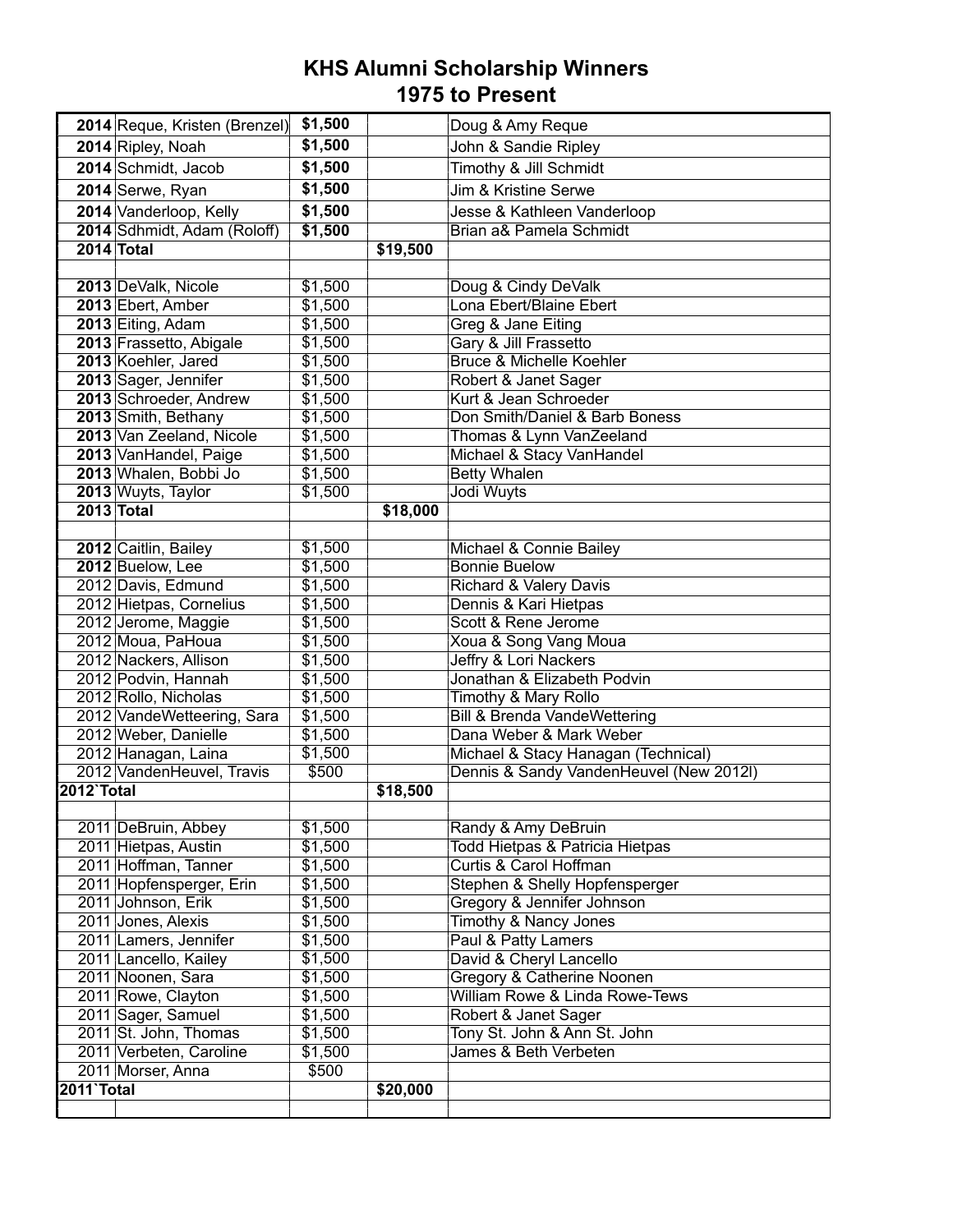|            | 2010 Johnson, Rachel                    | \$3,000 |          | Michael A & Mary Annette Johnson             |
|------------|-----------------------------------------|---------|----------|----------------------------------------------|
|            | 2010 Mittnacht, Alecia                  | \$1,500 |          | Daniel & Marcela Mittnacht                   |
|            | 2010 Noonen, Jennifer                   | \$3,000 |          | Gregory & Catherine Noonen                   |
|            | 2010 Uitenbroek, Hannah                 | \$3,000 |          | Anthony & Diane Uitenbroek                   |
|            | 2010 VandeWettering, Marc               | \$3,000 |          | Jeffrey & Kathleen VandeWettering            |
|            | 2010 Wochinski, Morgan                  | \$5,000 |          | Paul A Wochinski & Elizabeth Simon-Wochinski |
|            | <b>2010 Total</b>                       |         | \$18,500 |                                              |
|            |                                         |         |          |                                              |
|            | 2009 Haven, Madeline                    | \$3,000 |          | <b>Charles and Carrie Haven</b>              |
|            | 2009 Macrander, Corey                   | \$3,000 |          | Steve and Lee Macrander                      |
|            | 2009 Nackers, Mollie                    | \$3,000 |          | Jeffry and Lori Nackers                      |
|            | 2009 Schmitt, Craig                     | \$3,000 |          | <b>Victor and Patricia Schmitt</b>           |
|            | 2009 Werth, Lindsay                     | \$1,500 |          | <b>Steven and Lora Werth</b>                 |
|            | 2009 Zillmer, Katie                     | \$5,000 |          | James and Jean Zillmer                       |
| 2009 Total |                                         |         | \$18,500 |                                              |
|            |                                         |         |          |                                              |
|            | 2008 Fredericks, Haley                  | \$1,500 |          |                                              |
|            | 2008 Meulemans, Becky                   | \$3,000 |          |                                              |
|            | 2008 Bruehl, Jon                        | \$3,000 |          |                                              |
|            | 2008 Bastian, Kayla                     | \$5,000 |          |                                              |
|            | 2008 Crupi, Amanda                      | \$3,000 |          |                                              |
|            | 2008 Moua, Joudee                       | \$3,000 |          |                                              |
|            | 2008 Total                              |         | \$18,500 |                                              |
|            |                                         |         |          |                                              |
|            | 2007 Lee, Chee Nou                      | \$5,000 |          | Fong Lee and Mai Vang                        |
|            | 2007 Mattingly, Jordan                  | \$3,000 |          | <b>James Mattingly</b>                       |
|            | 2007 Serwe, Sarah                       | \$3,000 |          | <b>James and Kristine Serwe</b>              |
|            | 2007 Giordanna, Alexandra<br>2007 Total | \$3,000 | \$14,000 | Ross and Jody Giordana                       |
|            |                                         |         |          |                                              |
|            | 2006 Propson, Ryan                      | \$5,000 |          | Keith & Tammy Prompson                       |
|            | 2006 Lee, Kao                           | \$3,000 |          | Xoua & Song Vang Moua                        |
|            | 2006 Hoff, Bailey                       | \$3,000 |          | <b>Charlie &amp; Martha Hoff</b>             |
|            | 2006 Budi, Andrew                       | \$3,000 |          | Dennis & JoAnne Budi                         |
|            | 2006 Huss, Kayla                        | \$1,500 |          | Randy & Jean Huss                            |
|            | 2006 Meulemans, Curt                    | \$1,500 |          | John & Pat Meulemans                         |
|            | <b>2006 Total</b>                       |         | \$17,000 |                                              |
|            |                                         |         |          |                                              |
|            | 2005 VanAbel, Maggie                    | \$5,000 |          | Tim & Nancy VanAbel                          |
|            | 2005 Kamps, Heather                     | \$3,000 |          | Jeffrey & Bonnie Kamps                       |
|            | 2005 Sprangers, Shelly                  | \$3,000 |          | <b>Bruce &amp; Kathleen Sprangers</b>        |
|            | 2005 Randerson, Julie                   | \$3,000 |          | James & Jyl Randerson                        |
|            | 2005 Mounce, Ashlie                     | \$1,500 |          | Gary & Mary Ann Mounce                       |
|            | 2005 Berens, Cynthia                    | \$1,500 |          | Timothy Berens & Fay Pritchard               |
|            | <b>2005 Total</b>                       |         | \$17,000 |                                              |
|            | 2004 Severson, Justin                   | \$5,000 |          | Jeanne Severson and James Severson           |
|            | 2004 Hammen, Bridgett                   | \$3,000 |          | Terri & Joseph Hammen                        |
|            | 2004 Russo, Laura                       | \$3,000 |          | Paul & LouMae Russo                          |
|            | 2004 Van De Loo, Bobbie Jo              | \$3,000 |          | Molly & Paul Van De Loo                      |
|            | 2004 Duda, Stephanie                    | \$1,500 |          | Susan & Larry Duda                           |
|            |                                         |         |          |                                              |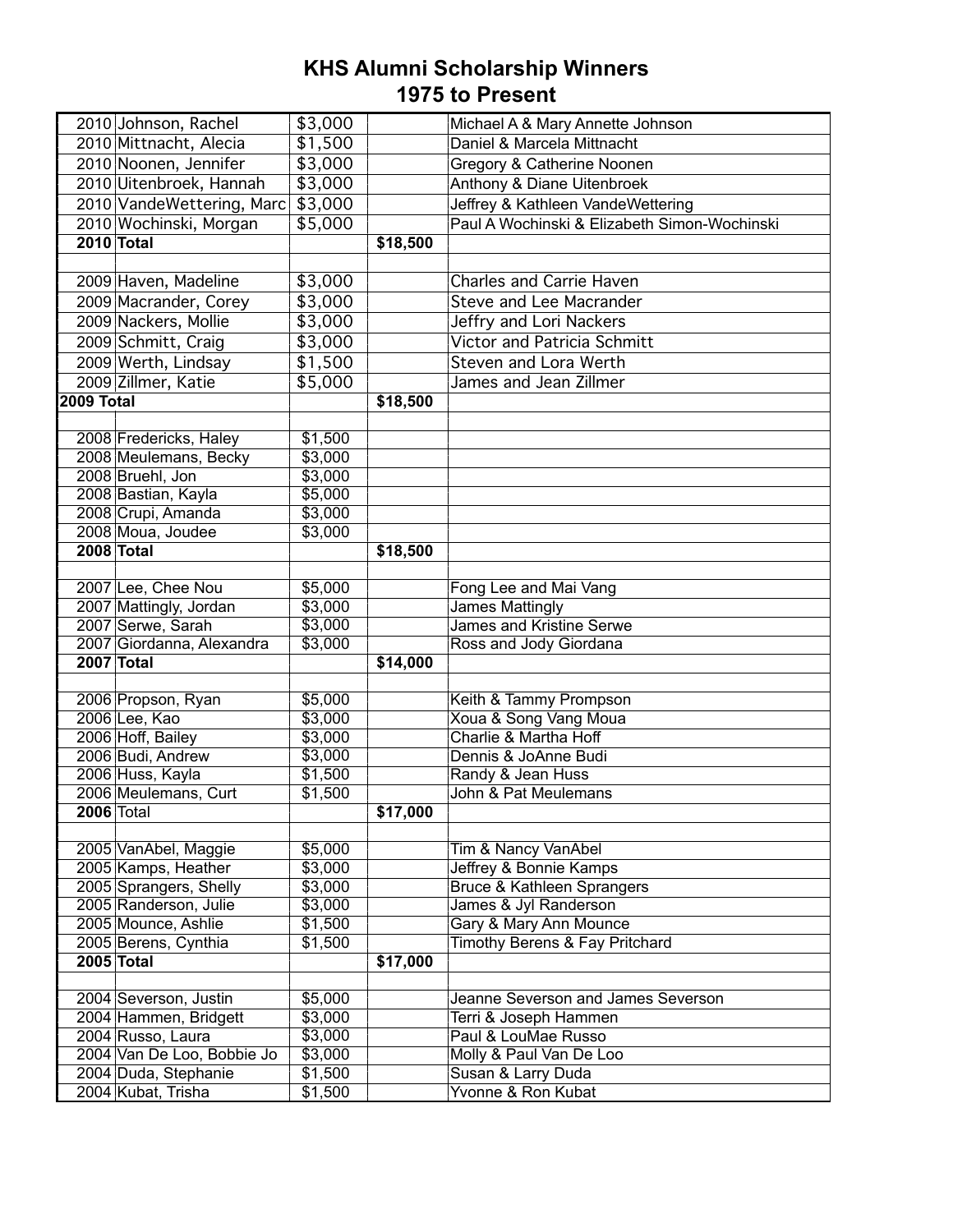| 2004 Total                            |                    | \$17,000 |                                                   |
|---------------------------------------|--------------------|----------|---------------------------------------------------|
|                                       |                    |          |                                                   |
| 2003 Lamers, Leah                     | \$1,000            |          | Mark & Lynn Lamers                                |
| 2003 Nickel, Donovan                  | \$1,000            |          | Ben & Cyndi Nickel                                |
| 2003 Schwabenlander, Dana             | \$2,000            |          | Michael Schwabenlander/Karen Hietpas              |
| 2003 Bouressa, Molly                  | \$2,000            |          | Frank/Christine Bouressa                          |
| 2003 Probst, Katrina                  | \$2,000            |          | Leon Probst/Nancy Biese                           |
| 2003 Hammen, Gregory                  | \$2,000            |          | William & Jenny Hammen                            |
| <b>2003 Total</b>                     |                    | \$10,000 |                                                   |
|                                       |                    |          |                                                   |
| 2002 Kempen, Amy                      | \$1,000            |          | Anthony & Terri Kempen                            |
| 2002 Kubat, Robin                     | \$1,000            |          | Ronald & Yvonne Kubat                             |
| 2002 Driessen, Dana                   | \$2,000            |          | Richard & Linda Driessen                          |
| 2002 Marquardt, Justin                | \$2,000            |          | Marcus Marquardt and James/Leslie Marquardt Vidas |
| 2002 Otte, Jeremy                     | \$2,000            |          | George & Donna Otte                               |
| 2002 Wallace, Amy                     | \$2,000            |          | Richard & Kathleen Wallace                        |
| 2002 Total                            |                    | \$10,000 |                                                   |
|                                       |                    |          |                                                   |
| 2001 Soland, Josh                     | \$2,000            |          | James & Yvonne Soland                             |
| 2001 Hannemann, Angela                | \$2,000            |          | Bruce & Jeannie Hannemann                         |
| 2001 Fischer, Kara                    | \$2,000            |          | <b>Charles &amp; Valeria Fischer</b>              |
| 2001 Moyer, Tamara                    | \$2,000            |          | Dawn Trettin-Moyer                                |
| 2001 Pahl, Brian                      | \$1,000            |          | David & Mary Pahl                                 |
| 2001 Lamers, Sarah                    | \$1,000            |          | Robert & Nancy Lamers                             |
| 2001 Total                            |                    | \$10,000 |                                                   |
|                                       |                    |          |                                                   |
| 2000 Jansen, Autumn                   | \$2,000            |          | Robert Jansen & late Rebecca Jansen               |
| 2000 Hopfensperger, Nicole            | \$2,000            |          | Ralph & Suzanne Hopfensperger                     |
| 2000 Rasmussen, Benjamin              | \$2,000            |          | Thomas & Alice Rasmussen                          |
| 2000 VanThiel, Alyssa                 | \$2,000            |          | Susan VanThiel & Daniel Van Thiel                 |
| 2000 Sippel, Abby                     | \$1,000<br>\$1,000 |          | Daniel & Laura Sippel                             |
| 2000 Ludvigsen, Melissa<br>2000 Total |                    |          | Jean Zornow/Martin Ludvigsen                      |
|                                       |                    | \$10,000 |                                                   |
|                                       |                    |          |                                                   |
| 1999 Fischer, David                   | \$2,000            |          | Bonita & Jeffery Fischer                          |
| 1999 McDaniel, Ketty                  | \$2,000            |          | Ann & Steven McDaniel                             |
| 1999 Pahl, Becky                      | \$2,000            |          | Mary & Dave Pahl                                  |
| 1999 VanHandel, Michael               | \$2,000            |          | Diane VanGrolll & late William Van Groll          |
| 1999 Tennessen, Dave                  | \$1,000            |          | Laurie & Kenneth Tennessen                        |
| 1999 Vanderloop, Nathan               | \$1,000            |          |                                                   |
| 1999 Total                            |                    | \$10,000 |                                                   |
|                                       |                    |          |                                                   |
| 1998 Trickey, Andrea                  | \$2,000            |          | Jeffrey & Karen (Schultz) Trickey                 |
| 1998 Sprangers, Fred                  | \$2,000            |          | Linda (Larson) Sprangers & Late Fred Sprangers    |
| 1998 Haldiman, Jennifer               | \$2,000            |          | Keith & Patricia (Peters) Haldiman                |
| 1998 Giordana, Ryan                   | \$2,000            |          | Ric & Vicki (Schelfhout) Giordana                 |
| 1998 Total                            |                    | \$8,000  |                                                   |
|                                       |                    |          |                                                   |
| 1997 Severson, Jacob                  | \$1,500            |          | James & Jeanne (Laux) Severson                    |
| 1997 Tennessen, Jason                 | \$1,500            |          | Ken & Laurie (Altenhofen) Tennessen               |
| 1997 Ashauer, Erin                    | \$1,500            |          | Thomas & Kathleen (Mollen) Ashauer                |
| 1997 Total                            |                    | \$4,500  |                                                   |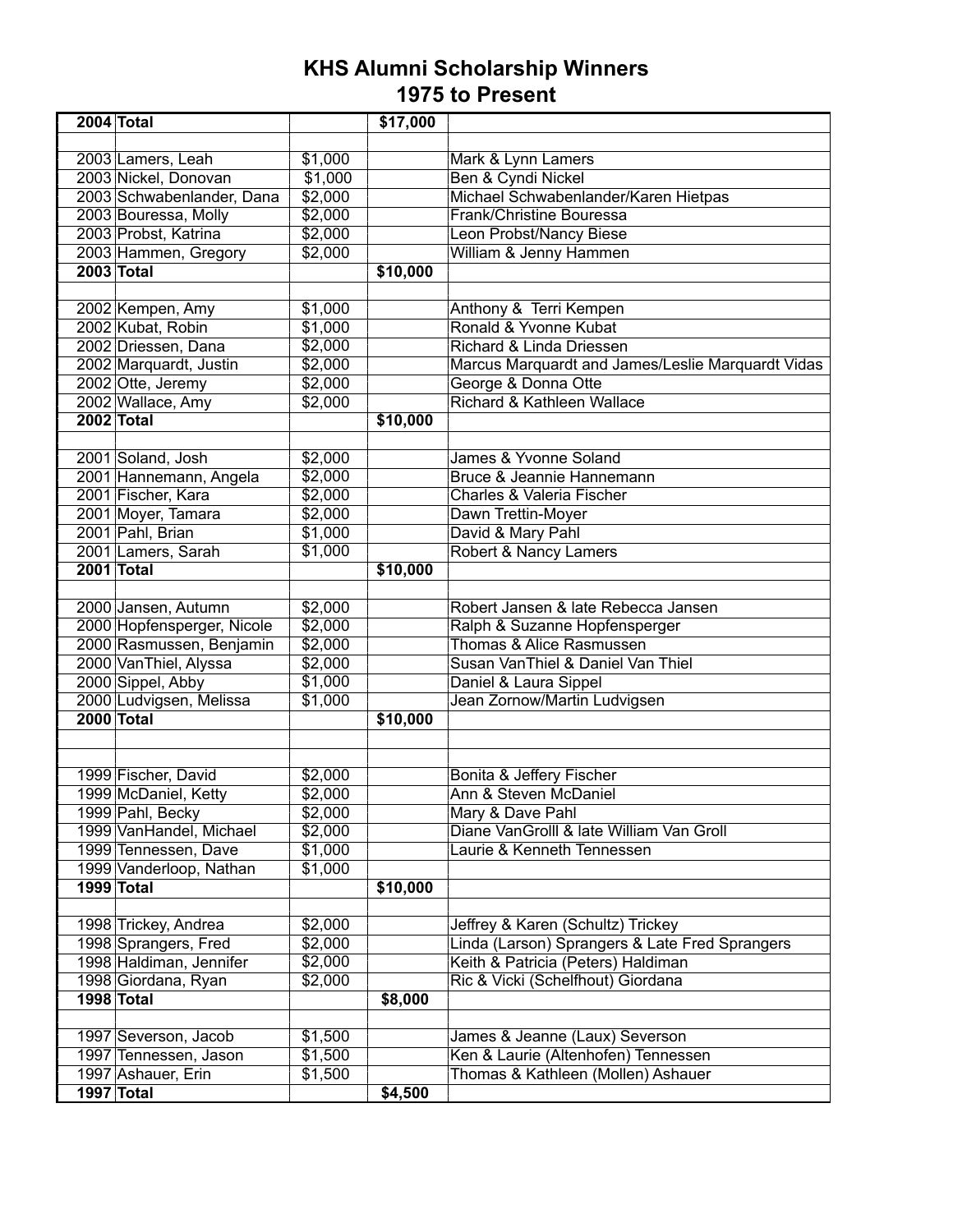| 1996 Sprangers, Jennine    | \$1,500 |         | Joe & Kay (Holschuh) Sprangers                  |
|----------------------------|---------|---------|-------------------------------------------------|
| 1996 Brockman, Joanne      | \$1,500 |         | Don & Nancy Brockman                            |
| 1996 VanderHeiden, Heather | \$1,500 |         | Roger & JoAnne VanderHeiden                     |
| <b>1996 Total</b>          |         | \$4,500 |                                                 |
|                            |         |         |                                                 |
| 1995 Heraly, Jennifer      | \$1,500 |         | Ken & Ellen Heraly                              |
| 1995 Buchberger, Jaime     | \$1,500 |         | Neil & Susan Buchberger                         |
| 1995 Haen, Mark            | \$1,500 |         | Paul & Linda Haen                               |
| <b>1995 Total</b>          |         | \$4,500 |                                                 |
|                            |         |         |                                                 |
| 1994 Ly, Choua             | \$1,100 |         | Dua & Shing Moua                                |
| 1994 Feyen, Kevin          | \$1,100 |         | Richard & Mary Feyen                            |
| 1994 Szafranski, George    | \$1,100 |         | Margaret Szafranski & late Daniel Szafranski    |
| 1994 Total                 |         | \$3,300 |                                                 |
|                            |         |         |                                                 |
| 1993 Krahn, Christine      | \$1,100 |         | Kathleen Krahn & late Robert Krahn              |
| 1993 Severson, Joshua      | \$1,100 |         | James & Jeanne Severson                         |
| 1993 Vanevenhoven, Tim     | \$1,100 |         | Wayne & Diane Vanevenhoven                      |
| 1993 Total                 |         | \$3,300 |                                                 |
|                            |         |         |                                                 |
| 1992 Diedrich, Jennifer    | \$1,100 |         | Duane & Barbara Diedrich                        |
| 1992 VanGroll, Mark        | \$1,100 |         | Peter & Joyce VanGroll                          |
| 1992 Vue, Ge               | \$1,100 |         | Nhia Chong Vue & Ma Lee Vue                     |
| 1992 Total                 |         | \$3,300 |                                                 |
|                            |         |         |                                                 |
| 1991 DeBruin, Denise       | \$1,100 |         | Bob & Rita (Vanderloop) DeBruin                 |
| 1991 Severson, Jami        | \$1,100 |         | James & Jeanne Severson                         |
| 1991 McGinnis, Cathleen    | \$1,100 |         | Phyllis & Patrick Mcginnis                      |
| 1991 Total                 |         | \$3,300 |                                                 |
|                            |         |         |                                                 |
| 1990 Opsteen, Faith        | \$1,100 |         | Donald & Linda Opsteen                          |
| 1990 Arnoldussen, Karen    | \$1,100 |         | Daniel & Susan Arnoldussen                      |
| 1990 Arnoldussen, Sharon   | \$1,100 |         | Daniel & Susan Arnoldussen                      |
| 1990 Total                 |         | \$3,300 |                                                 |
|                            |         |         |                                                 |
| 1989 Jansen, Jennifer      | \$1,250 |         | Gerald Jansen & Carol Ashauer Jansen            |
| 1989 Vue, Tou Lee          | \$1,250 |         | Thor Vang                                       |
| 1989 Total                 |         | \$2,500 |                                                 |
|                            |         |         |                                                 |
| 1988 Gertz, Cindy          | \$1,000 |         | Sue Gertz & late Bob Gertz                      |
| 1988 Hague, Ann            | \$1,000 |         | Mary (Schwinn) and Robert Hague                 |
| 1988 Total                 |         | \$2,000 |                                                 |
|                            |         |         |                                                 |
| 1987 VanAsten, Brian       | \$800   |         | Marvin VanAsten & Mary Ann (Promer) Biesterveld |
| 1987 Schmitt, Dawn         | \$800   |         | Lambert & Ethel (Schaus) Gietman                |
| 1987 Total                 |         | \$1,600 |                                                 |
|                            |         |         |                                                 |
| 1986 Kerry, Jill           | \$800   |         | M/M Robert Kerry                                |
| 1986 Eis, Paula            | \$800   |         | M/M Richard Eis                                 |
| <b>1986 Total</b>          |         | \$1,600 |                                                 |
|                            |         |         |                                                 |
| 1985 Ludvigsen, Richard    | \$600   |         | Lester Ludvigsen & late Marion Lappen Ludvigsen |